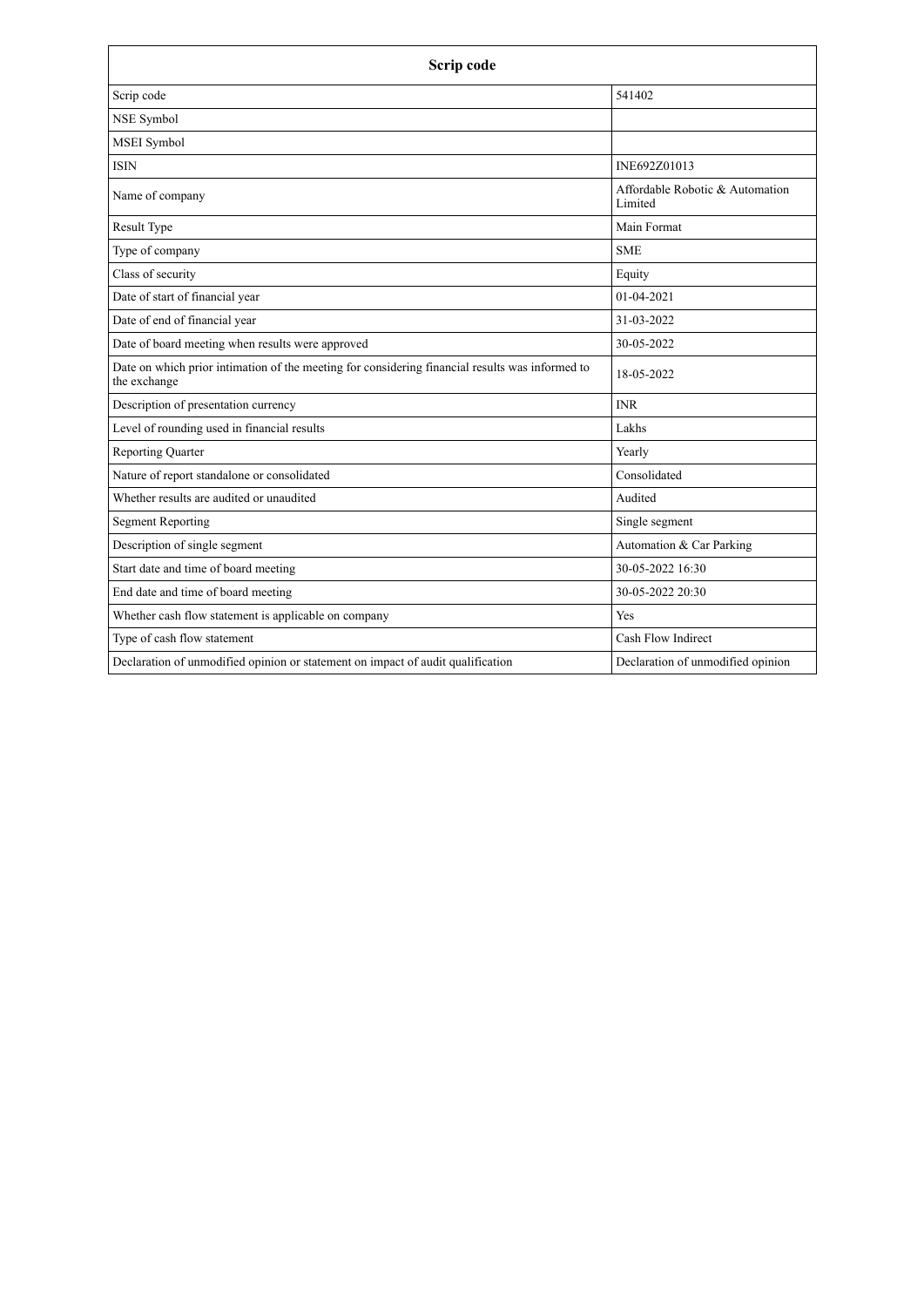|                | <b>Financial Results - Other than Bank</b>                                                                                                                                                    |                                            |                                                               |  |
|----------------|-----------------------------------------------------------------------------------------------------------------------------------------------------------------------------------------------|--------------------------------------------|---------------------------------------------------------------|--|
|                | <b>Particulars</b>                                                                                                                                                                            | 3 months/ 6 months ended<br>$(dd-mm-yyyy)$ | Year to date figures for current period<br>ended (dd-mm-yyyy) |  |
| A              | Date of start of reporting period                                                                                                                                                             | $01-10-2021$                               | $01 - 04 - 2021$                                              |  |
| $\overline{B}$ | Date of end of reporting period                                                                                                                                                               | 31-03-2022                                 | 31-03-2022                                                    |  |
| $\mathcal{C}$  | Whether results are audited or unaudited                                                                                                                                                      | Audited                                    | Audited                                                       |  |
| D              | Nature of report standalone or consolidated                                                                                                                                                   | Consolidated                               | Consolidated                                                  |  |
| Part<br>Т      | Blue color marked fields are non-mandatory. For Consolidated Results, if the company has no figures for 3 months / 6<br>months ended, in such case zero shall be inserted in the said column. |                                            |                                                               |  |
| $\mathbf{1}$   | <b>Revenue From Operations</b>                                                                                                                                                                |                                            |                                                               |  |
|                | Revenue from operations                                                                                                                                                                       | 5101.136                                   | 8109.749                                                      |  |
|                | Other income                                                                                                                                                                                  | 11.145                                     | 13.535                                                        |  |
|                | <b>Total Revenue</b>                                                                                                                                                                          | 5112.281                                   | 8123.284                                                      |  |
| $\overline{2}$ | <b>Expenses</b>                                                                                                                                                                               |                                            |                                                               |  |
| (a)            | Cost of materials consumed                                                                                                                                                                    | 3223.988                                   | 5057.194                                                      |  |
| (b)            | Purchases of stock-in-trade                                                                                                                                                                   | $\mathbf{0}$                               | $\theta$                                                      |  |
| (c)            | Changes in inventories of finished goods, work-in-<br>progress and stock-in-trade                                                                                                             | $\theta$                                   | $\theta$                                                      |  |
| (d)            | Employee benefit expense                                                                                                                                                                      | 837.541                                    | 1422.334                                                      |  |
| (e)            | Finance costs                                                                                                                                                                                 | 139.15                                     | 218.935                                                       |  |
| (f)            | Depreciation and amortisation expense                                                                                                                                                         | 65.364                                     | 141.41                                                        |  |
| (g)            | <b>Other Expenses</b>                                                                                                                                                                         |                                            |                                                               |  |
| 1              | Other Expenses                                                                                                                                                                                | 642.145                                    | 1037.728                                                      |  |
|                | <b>Total other expenses</b>                                                                                                                                                                   | 642.145                                    | 1037.728                                                      |  |
|                | <b>Total expenses</b>                                                                                                                                                                         | 4908.188                                   | 7877.601                                                      |  |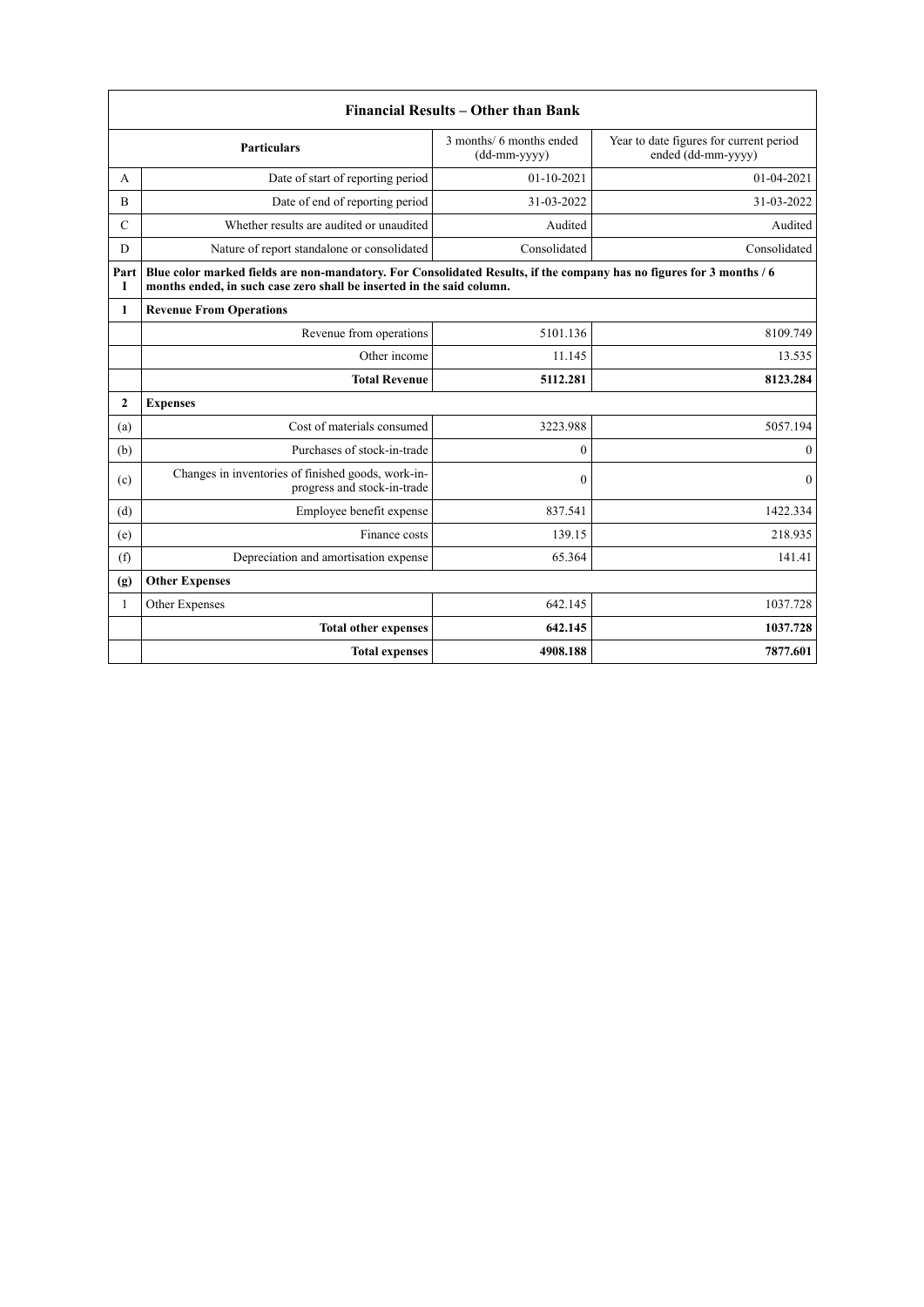| Financial Results – Other than Bank |                                                                                                                                                                                               |                                           |                                                               |
|-------------------------------------|-----------------------------------------------------------------------------------------------------------------------------------------------------------------------------------------------|-------------------------------------------|---------------------------------------------------------------|
|                                     | <b>Particulars</b>                                                                                                                                                                            | 3 months/ 6 months ended (dd-<br>mm-yyyy) | Year to date figures for current period ended<br>(dd-mm-yyyy) |
| A                                   | Date of start of reporting period                                                                                                                                                             | $01 - 10 - 2021$                          | 01-04-2021                                                    |
| B                                   | Date of end of reporting period                                                                                                                                                               | 31-03-2022                                | 31-03-2022                                                    |
| $\mathcal{C}$                       | Whether results are audited or unaudited                                                                                                                                                      | Audited                                   | Audited                                                       |
| D                                   | Nature of report standalone or consolidated                                                                                                                                                   | Consolidated                              | Consolidated                                                  |
| Part<br>L                           | Blue color marked fields are non-mandatory. For Consolidated Results, if the company has no figures for 3 months / 6<br>months ended, in such case zero shall be inserted in the said column. |                                           |                                                               |
| 3                                   | Profit before exceptional and extraordinary<br>items and tax                                                                                                                                  | 204.093                                   | 245.683                                                       |
| 4                                   | Exceptional items                                                                                                                                                                             | $\Omega$                                  | $\theta$                                                      |
| 5                                   | Profit before extraordinary items and tax                                                                                                                                                     | 204.093                                   | 245.683                                                       |
| 6                                   | Extraordinary items                                                                                                                                                                           | $\Omega$                                  | $\theta$                                                      |
| 7                                   | Profit before tax                                                                                                                                                                             | 204.093                                   | 245.683                                                       |
|                                     | Current tax                                                                                                                                                                                   | $-3.418$                                  | 6.48                                                          |
|                                     | Deferred tax                                                                                                                                                                                  | 6.38                                      | 2.287                                                         |
|                                     | <b>Total tax expenses</b>                                                                                                                                                                     | 2.962                                     | 8.767                                                         |
| 9                                   | Net Profit Loss for the period from<br>continuing operations                                                                                                                                  | 201.131                                   | 236.916                                                       |
| 10                                  | Profit (loss) from discontinuing operations<br>before tax                                                                                                                                     | $\theta$                                  | $\theta$                                                      |
| 11                                  | Tax expense of discontinuing operations                                                                                                                                                       | $\Omega$                                  | $\theta$                                                      |
| 12                                  | Net profit (loss) from discontinuing operation<br>after tax                                                                                                                                   | $\Omega$                                  | $\Omega$                                                      |
| 13                                  | Profit (loss) for period before minority<br>interest                                                                                                                                          | 201.131                                   | 236.916                                                       |
| 14                                  | Share of profit (loss) of associates                                                                                                                                                          | $\theta$                                  | $\theta$                                                      |
| 15                                  | Profit (loss) of minority interest                                                                                                                                                            | $\theta$                                  | $\theta$                                                      |
| 16                                  | Net profit (Loss) for the period                                                                                                                                                              | 201.131                                   | 236.916                                                       |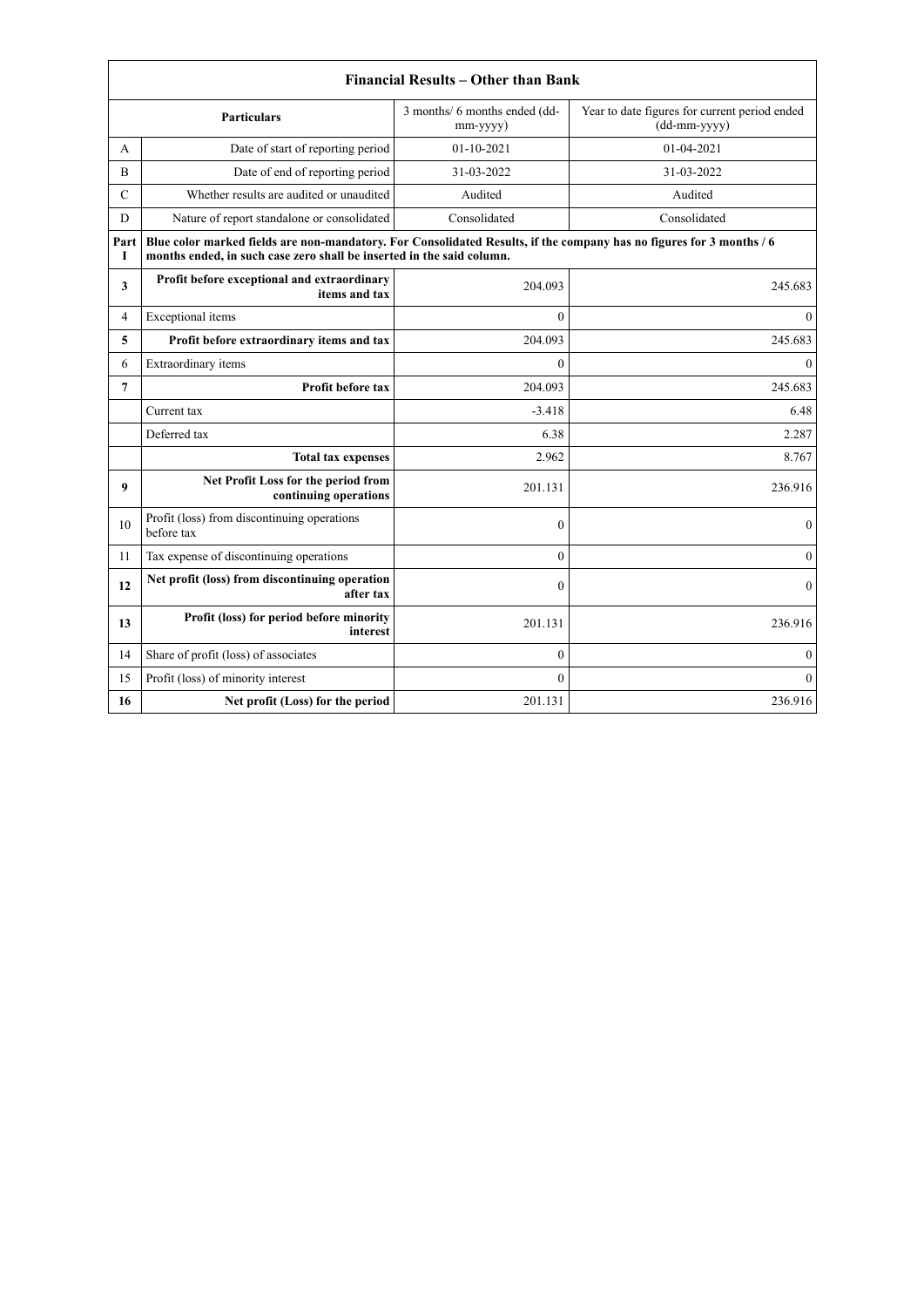|               |                                                                                                                                                                                               | Financial Results – Other than Bank        |                                                               |
|---------------|-----------------------------------------------------------------------------------------------------------------------------------------------------------------------------------------------|--------------------------------------------|---------------------------------------------------------------|
|               | <b>Particulars</b>                                                                                                                                                                            | 3 months/ 6 months ended<br>$(dd-mm-yyyy)$ | Year to date figures for current period<br>ended (dd-mm-yyyy) |
| A             | Date of start of reporting period                                                                                                                                                             | $01 - 10 - 2021$                           | $01-04-2021$                                                  |
| B             | Date of end of reporting period                                                                                                                                                               | 31-03-2022                                 | 31-03-2022                                                    |
| $\mathcal{C}$ | Whether results are audited or unaudited                                                                                                                                                      | Audited                                    | Audited                                                       |
| D             | Nature of report standalone or consolidated                                                                                                                                                   | Consolidated                               | Consolidated                                                  |
| Part<br>1     | Blue color marked fields are non-mandatory. For Consolidated Results, if the company has no figures for 3 months / 6<br>months ended, in such case zero shall be inserted in the said column. |                                            |                                                               |
| 17            | Details of equity share capital                                                                                                                                                               |                                            |                                                               |
|               | Paid-up equity share capital                                                                                                                                                                  | 101796000                                  | 101796000                                                     |
|               | Face value of equity share capital                                                                                                                                                            | 10                                         | 10                                                            |
| 17            | <b>Details of debt securities</b>                                                                                                                                                             |                                            |                                                               |
|               | Basic earnings (loss) per share from continuing and<br>discontinued operations                                                                                                                | 1.61                                       | 2.33                                                          |
| 20            | Debt equity ratio                                                                                                                                                                             |                                            |                                                               |
| 21            | Debt service coverage ratio                                                                                                                                                                   | 1.66                                       | 1.66                                                          |
| 22            | Interest service coverage ratio                                                                                                                                                               | 1.66                                       | 1.66                                                          |
|               |                                                                                                                                                                                               |                                            |                                                               |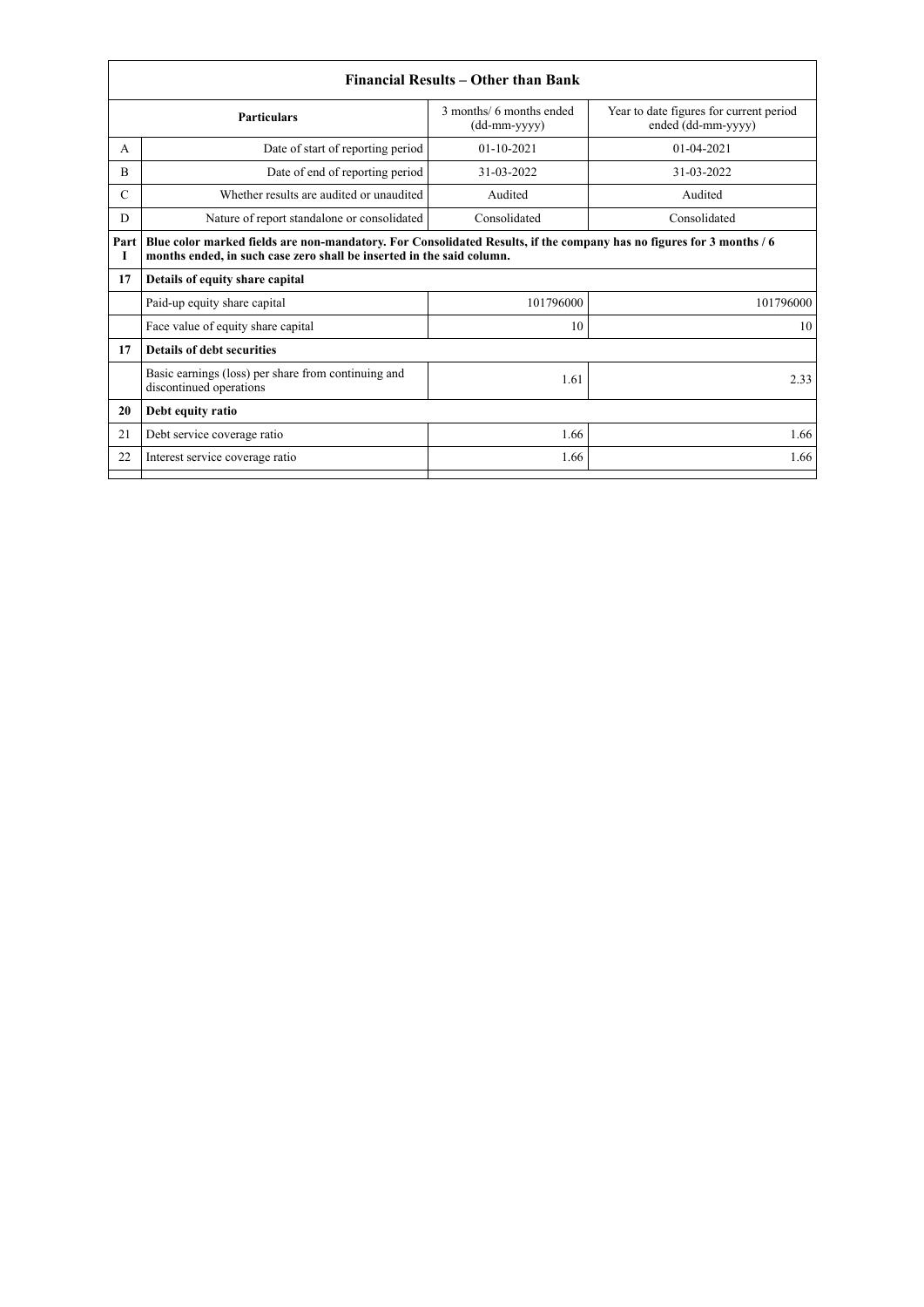|              | <b>Statement of Asset and Liabilities</b>                                                  |                                 |
|--------------|--------------------------------------------------------------------------------------------|---------------------------------|
|              | Particulars                                                                                | Current year ended (dd-mm-yyyy) |
|              | Date of start of reporting period                                                          | 01-04-2021                      |
|              | Date of end of reporting period                                                            | 31-03-2022                      |
|              | Whether results are audited or unaudited                                                   | Audited                         |
|              | Nature of report standalone or consolidated                                                | Consolidated                    |
|              | <b>Equity and liabilities</b>                                                              |                                 |
| $\mathbf{1}$ | <b>Shareholders' funds</b>                                                                 |                                 |
|              | Share capital                                                                              | 1017.96                         |
|              | Reserves and surplus                                                                       | 4308.482                        |
|              | Money received against share warrants                                                      | $\boldsymbol{0}$                |
|              | <b>Total shareholders' funds</b>                                                           | 5326.442                        |
| 2            | Share application money pending allotment                                                  | $\mathbf{0}$                    |
| 3            | Deferred government grants                                                                 | $\mathbf{0}$                    |
| 4            | Minority interest                                                                          | 0.572                           |
| 5            | <b>Non-current liabilities</b>                                                             |                                 |
|              | Long-term borrowings                                                                       | 1491.491                        |
|              | Deferred tax liabilities (net)                                                             | $\bf{0}$                        |
|              | Foreign currency monetary item translation difference liability account                    | $\mathbf{0}$                    |
|              | Other long-term liabilities                                                                | 53.676                          |
|              | Long-term provisions                                                                       | $\theta$                        |
|              | <b>Total non-current liabilities</b>                                                       | 1545.167                        |
| 6            | <b>Current liabilities</b>                                                                 |                                 |
|              | Short-term borrowings                                                                      | 1535.455                        |
|              | <b>Trade Payables</b>                                                                      |                                 |
|              | (A) Total outstanding dues of micro enterprises and small enterprises                      | 488.601                         |
|              | (B) Total outstanding dues of creditors other than micro enterprises and small enterprises | 2068.987                        |
|              | Other current liabilities                                                                  | 861.097                         |
|              | Short-term provisions                                                                      | 260.652                         |
|              | <b>Total current liabilities</b>                                                           | 5214.792                        |
|              | <b>Total equity and liabilities</b>                                                        | 12086.973                       |
|              | <b>Assets</b>                                                                              |                                 |
| 1            | <b>Non-current assets</b>                                                                  |                                 |
| (i)          | <b>Fixed assets</b>                                                                        |                                 |
|              | Tangible assets                                                                            | 1282.162                        |
|              | Producing properties                                                                       | $\mathbf{0}$                    |
|              | Intangible assets                                                                          | 18.502                          |
|              | Preproducing properties                                                                    | $\boldsymbol{0}$                |
|              | Tangible assets capital work-in-progress                                                   | 1648.81                         |
|              | Intangible assets under development or work-in-progress                                    | 48.066                          |
|              | <b>Total fixed assets</b>                                                                  | 2997.54                         |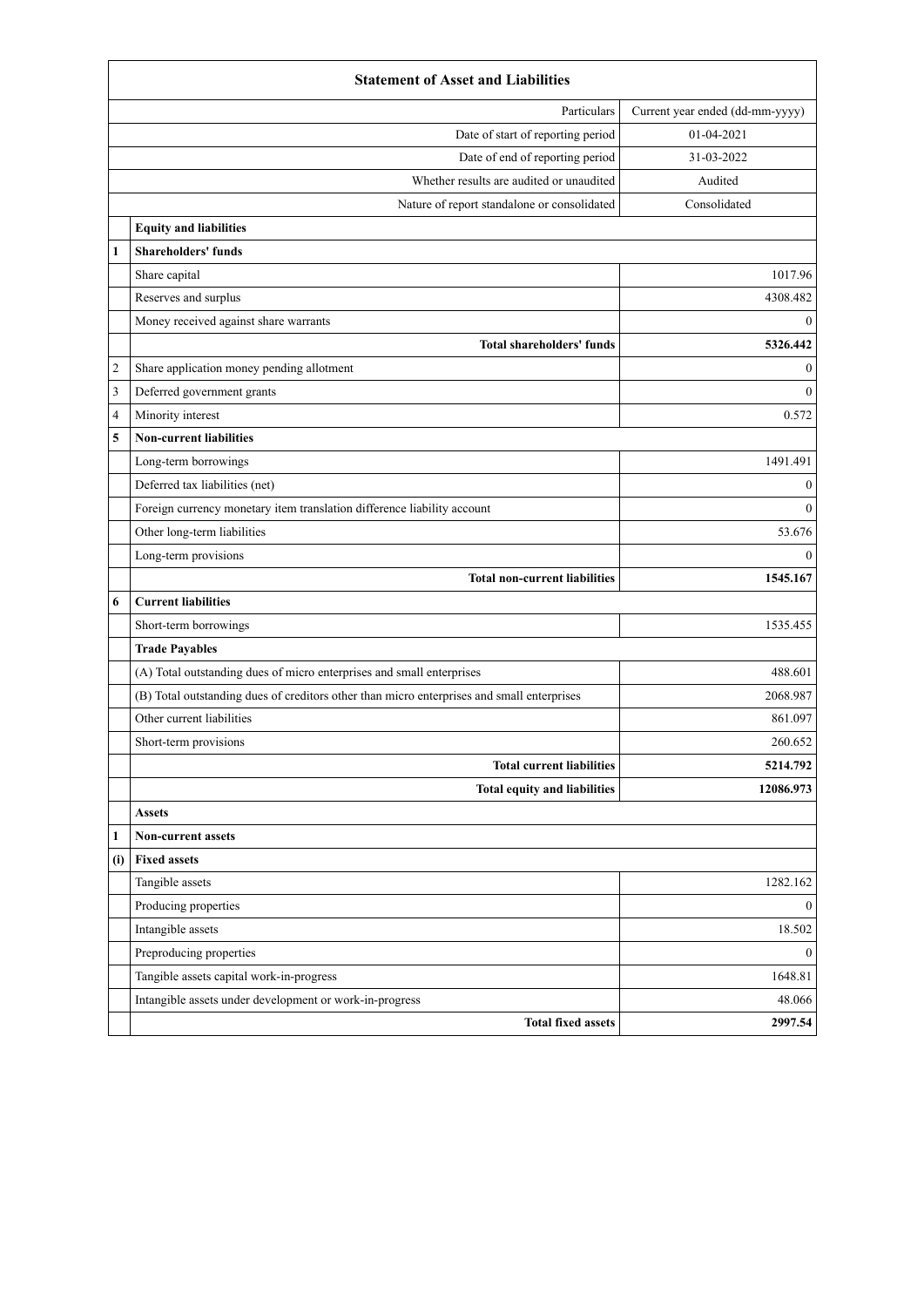|        | <b>Statement of Asset and Liabilities</b>                           |                                 |
|--------|---------------------------------------------------------------------|---------------------------------|
|        | Particulars                                                         | Current year ended (dd-mm-yyyy) |
|        | Date of start of reporting period                                   | $01-04-2021$                    |
|        | Date of end of reporting period                                     | 31-03-2022                      |
|        | Whether results are audited or unaudited                            | Audited                         |
|        | Nature of report standalone or consolidated                         | Consolidated                    |
| (ii)   | Non-current investments                                             | 190.29                          |
| (v)    | Deferred tax assets (net)                                           | 5.376                           |
| (vi)   | Foreign currency monetary item translation difference asset account | $\mathbf{0}$                    |
| (vii)  | Long-term loans and advances                                        | $\theta$                        |
| (viii) | Other non-current assets                                            | 60.525                          |
|        | <b>Total non-current assets</b>                                     | 3253.731                        |
|        | <b>Current assets</b>                                               |                                 |
|        | Current investments                                                 | $\Omega$                        |
|        | Inventories                                                         | 3478.521                        |
|        | Trade receivables                                                   | 4078.732                        |
|        | Cash and cash equivalents                                           | 4.163                           |
|        | Bank balance other than cash and cash equivalents                   | 451.903                         |
|        | Short-term loans and advances                                       | 177.21                          |
|        | Other current assets                                                | 642.713                         |
|        | <b>Total current assets</b>                                         | 8833.242                        |
|        | <b>Total assets</b>                                                 | 12086.973                       |
|        | Disclosure of notes on assets and liabilities                       |                                 |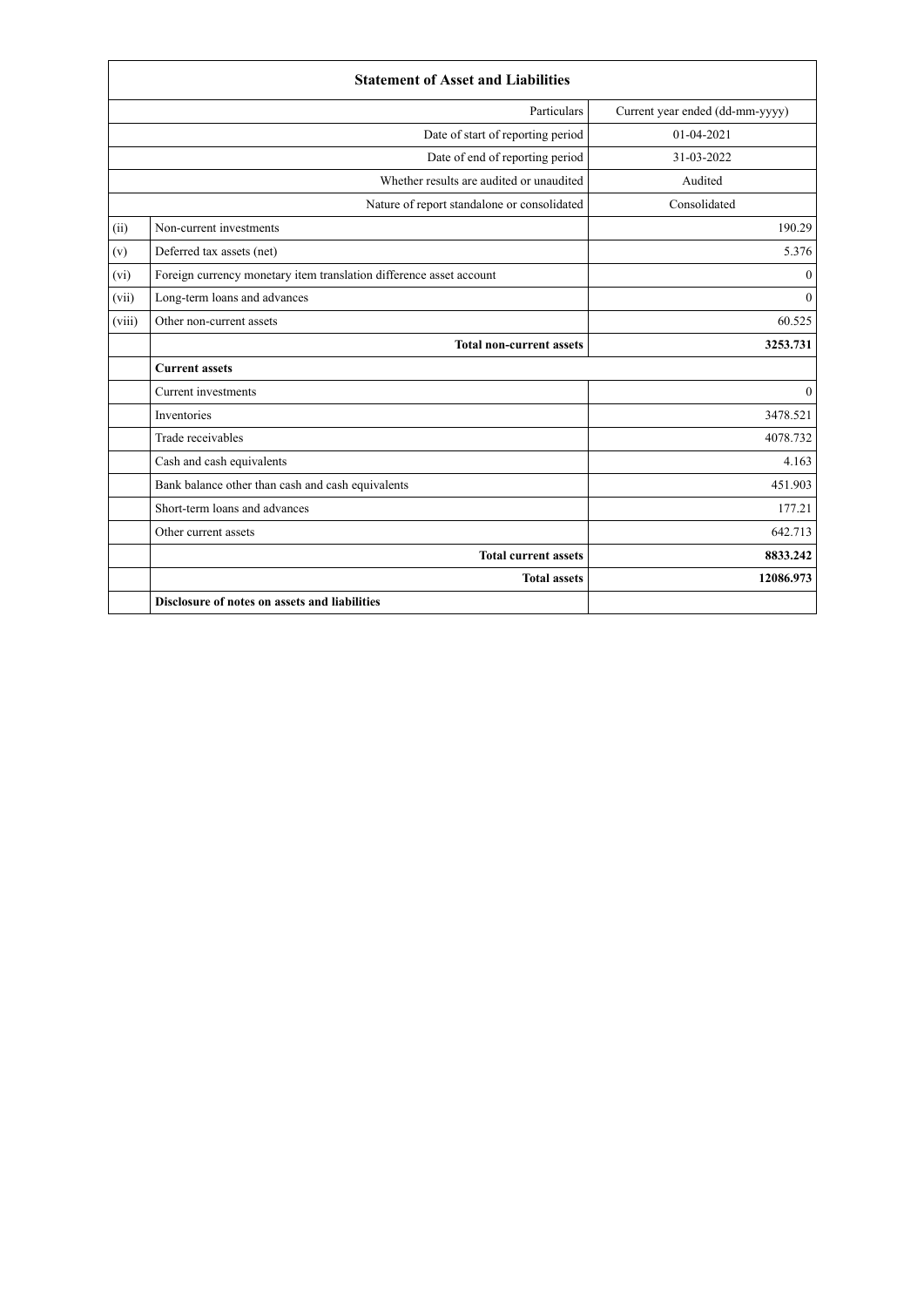|                  | Format for Reporting Segment wise Revenue, Results and Capital Employed along with the company results |                                           |                                                                |  |
|------------------|--------------------------------------------------------------------------------------------------------|-------------------------------------------|----------------------------------------------------------------|--|
|                  | <b>Particulars</b>                                                                                     | 3 months/ 6 months ended (dd-<br>mm-yyyy) | Year to date figures for current period ended (dd-<br>mm-yyyy) |  |
|                  | Date of start of reporting period                                                                      | $01-10-2021$                              | 01-04-2021                                                     |  |
|                  | Date of end of reporting period                                                                        | 31-03-2022                                | 31-03-2022                                                     |  |
|                  | Whether accounts are audited or unaudited                                                              | Audited                                   | Audited                                                        |  |
|                  | Nature of report standalone or consolidated                                                            | Consolidated                              | Consolidated                                                   |  |
| 1                | <b>Segment Revenue</b>                                                                                 |                                           |                                                                |  |
|                  | (net sale/income from each segment should be disclosed)                                                |                                           |                                                                |  |
|                  | <b>Total segment revenue</b>                                                                           |                                           |                                                                |  |
|                  | Less: Inter segment revenue                                                                            |                                           |                                                                |  |
|                  | <b>Revenue from operations</b>                                                                         |                                           |                                                                |  |
| $\boldsymbol{2}$ | <b>Segment Result</b>                                                                                  |                                           |                                                                |  |
|                  | Profit (+) / Loss (-) before tax and interest from each segment                                        |                                           |                                                                |  |
|                  | <b>Total Profit before tax</b>                                                                         |                                           |                                                                |  |
|                  | i. Finance cost                                                                                        |                                           |                                                                |  |
|                  | ii. Other unallocable expenditure net off<br>unallocable income                                        |                                           |                                                                |  |
|                  | <b>Profit before tax</b>                                                                               |                                           |                                                                |  |
| 3                | (Segment Asset - Segment Liabilities)                                                                  |                                           |                                                                |  |
|                  | <b>Segment Asset</b>                                                                                   |                                           |                                                                |  |
|                  | <b>Total Segment Assets</b>                                                                            |                                           |                                                                |  |
|                  | <b>Un-allocable Assets</b>                                                                             |                                           |                                                                |  |
|                  | <b>Net Segment Assets</b>                                                                              |                                           |                                                                |  |
| $\overline{4}$   | <b>Segment Liabilities</b>                                                                             |                                           |                                                                |  |
|                  | <b>Segment Liabilities</b>                                                                             |                                           |                                                                |  |
|                  | <b>Total Segment Liabilities</b>                                                                       |                                           |                                                                |  |
|                  | <b>Un-allocable Liabilities</b>                                                                        |                                           |                                                                |  |
|                  | <b>Net Segment Liabilities</b>                                                                         |                                           |                                                                |  |
|                  | Disclosure of notes on segments                                                                        |                                           |                                                                |  |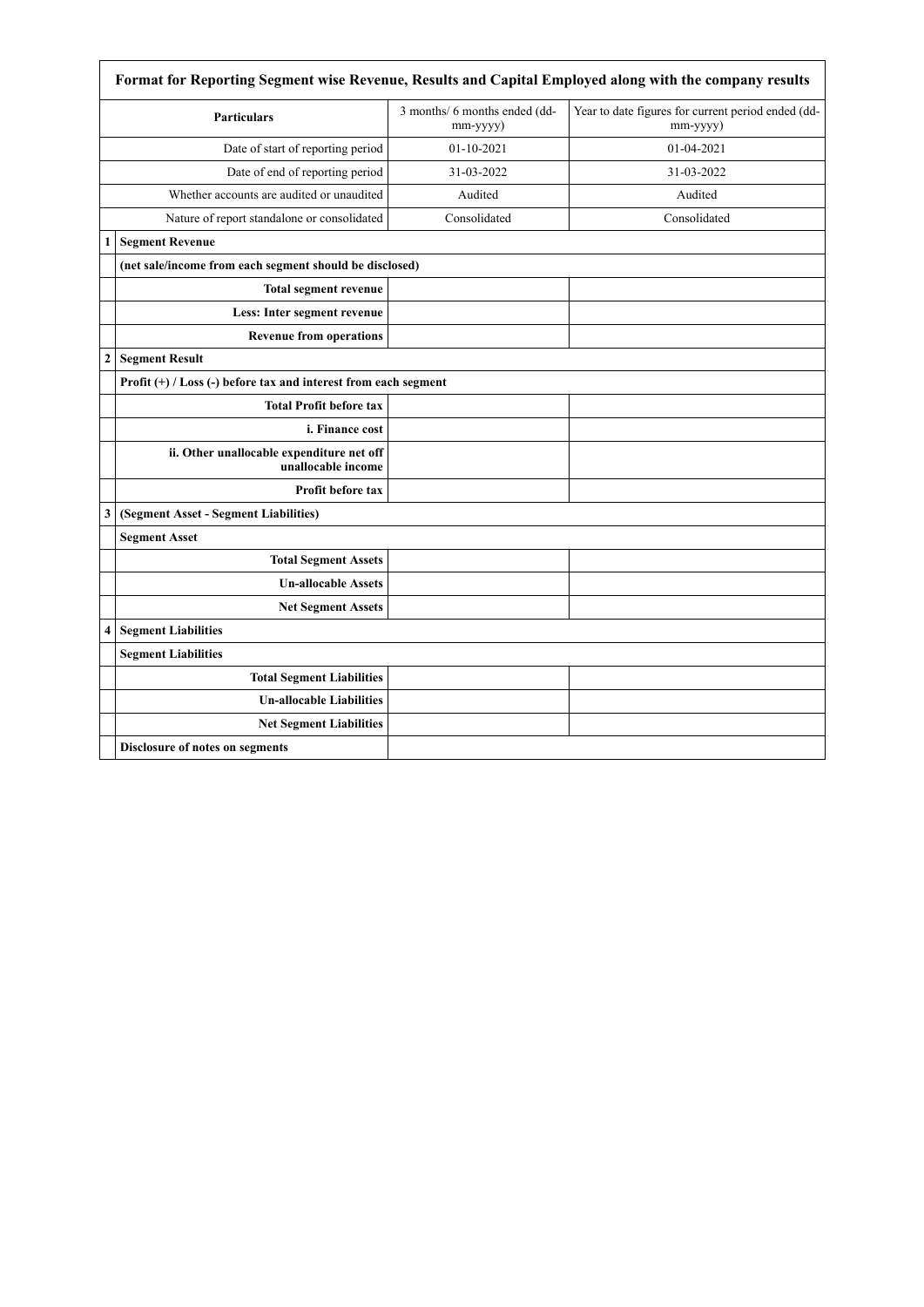|              | <b>Cash flow statement - indirect</b>                                                                                                                                                                                                 |                         |
|--------------|---------------------------------------------------------------------------------------------------------------------------------------------------------------------------------------------------------------------------------------|-------------------------|
|              | Particulars                                                                                                                                                                                                                           | Year ended (dd-mm-yyyy) |
| А            | Date of start of reporting period                                                                                                                                                                                                     | $01 - 04 - 2021$        |
| B            | Date of end of reporting period                                                                                                                                                                                                       | 31-03-2022              |
| C            | Whether results are audited or unaudited                                                                                                                                                                                              | Audited                 |
| D            | Nature of report standalone or consolidated                                                                                                                                                                                           | Consolidated            |
|              | <b>Statement of cash flows</b>                                                                                                                                                                                                        |                         |
|              | Cash flows from used in operating activities                                                                                                                                                                                          |                         |
|              | Profit before extraordinary items and tax                                                                                                                                                                                             | 245.683                 |
| $\mathbf{2}$ | Adjustments for reconcile profit (loss)                                                                                                                                                                                               |                         |
|              | <b>Adjustments to profit (loss)</b>                                                                                                                                                                                                   |                         |
|              | Adjustments for finance costs                                                                                                                                                                                                         | $\theta$                |
|              | Adjustments for depreciation and amortisation expense                                                                                                                                                                                 | 141.41                  |
|              | Adjustments for impairment loss reversal of impairment loss recognised in profit or loss                                                                                                                                              | $\mathbf{0}$            |
|              | Adjustments for unrealised foreign exchange losses gains                                                                                                                                                                              | 0                       |
|              | Adjustments for dividend income                                                                                                                                                                                                       | $\theta$                |
|              | Adjustments for share-based payments                                                                                                                                                                                                  | 0                       |
|              | Other adjustments for which cash effects are investing or financing cash flow                                                                                                                                                         | $\theta$                |
|              | Other adjustments to reconcile profit (loss)                                                                                                                                                                                          | 0                       |
|              | Other adjustments for non-cash items                                                                                                                                                                                                  | 0                       |
|              | Share of profit and loss from partnership firm or association of persons or limited liability partnerships                                                                                                                            | $\theta$                |
|              | Total adjustments to profit (loss)                                                                                                                                                                                                    | 141.41                  |
| 3            | Adjustments for working capital                                                                                                                                                                                                       |                         |
|              | Adjustments for decrease (increase) in inventories                                                                                                                                                                                    | $-3.109$                |
|              | Adjustments for decrease (increase) in trade receivables                                                                                                                                                                              | 136.811                 |
|              | Adjustments for decrease (increase) in other current assets                                                                                                                                                                           | $-422.208$              |
|              | Adjustments for increase (decrease) in trade payables                                                                                                                                                                                 | $-43.01$                |
|              | Adjustments for increase (decrease) in other current liabilities                                                                                                                                                                      | $-260.24$               |
|              | Adjustments for provisions                                                                                                                                                                                                            | 95.449                  |
|              | Total adjustments for working capital                                                                                                                                                                                                 | -496.307                |
|              | Total adjustments for reconcile profit (loss)                                                                                                                                                                                         | -354.897                |
|              | Net cash flows from (used in) operations                                                                                                                                                                                              | $-109.214$              |
|              | Dividends received                                                                                                                                                                                                                    | 0                       |
|              | Interest paid                                                                                                                                                                                                                         | $-218.935$              |
|              | Interest received                                                                                                                                                                                                                     | $-7.889$                |
|              | Income taxes paid (refund)                                                                                                                                                                                                            | 6.48                    |
|              | Other inflows (outflows) of cash                                                                                                                                                                                                      | 1.678                   |
|              | Net cash flows from (used in) operating activities before extraordinary items                                                                                                                                                         | 97.03                   |
|              | Proceeds from extraordinary items                                                                                                                                                                                                     | 0                       |
|              | Payment for extraordinary items                                                                                                                                                                                                       | 0                       |
|              | Net cash flows from (used in) operating activities                                                                                                                                                                                    | 97.03                   |
| 4            | Cash flows from used in investing activities                                                                                                                                                                                          |                         |
|              | Cash flows from losing control of subsidiaries or other businesses                                                                                                                                                                    | $\boldsymbol{0}$        |
|              | Cash flows used in obtaining control of subsidiaries or other businesses                                                                                                                                                              | 0                       |
|              | Other cash receipts from sales of equity or debt instruments of other entities                                                                                                                                                        | $\theta$                |
|              | Other cash payments to acquire equity or debt instruments of other entities                                                                                                                                                           | 0                       |
|              |                                                                                                                                                                                                                                       |                         |
|              |                                                                                                                                                                                                                                       | 0                       |
|              | Other cash receipts from sales of interests in joint ventures                                                                                                                                                                         |                         |
|              | Other cash payments to acquire interests in joint ventures                                                                                                                                                                            | 0                       |
|              | Cash receipts from share of profits of partnership firm or association of persons or limited liability<br>partnerships<br>Cash payment for investment in partnership firm or association of persons or limited liability partnerships | 0<br>$\theta$           |